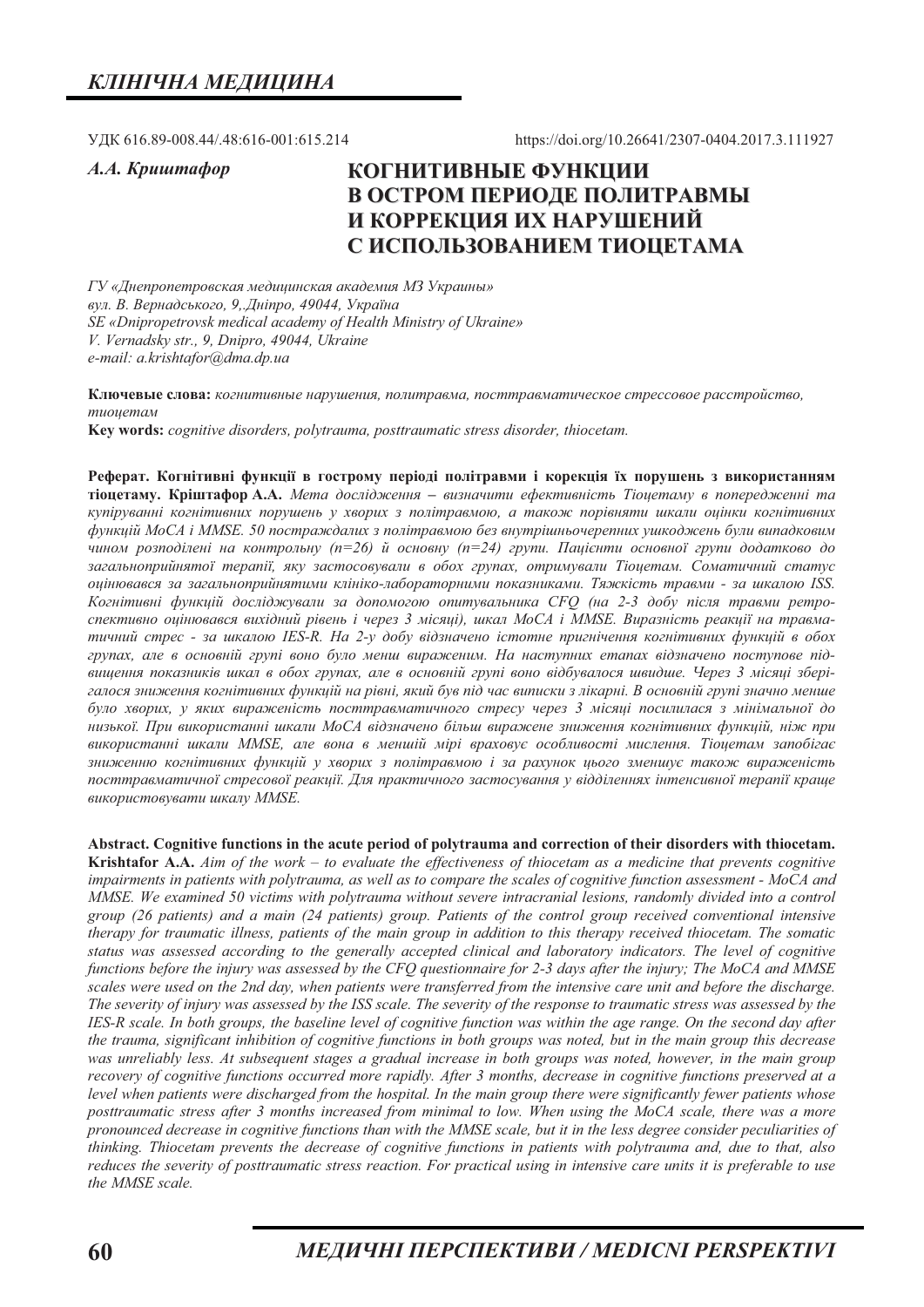Любое остро возникшее критическое заболевание опасно для жизни или здоровья человека, что неизбежно сказывается на его психике и мыслительных функциях. Травма, в особенности с поражением нескольких сегментов тела, часто сопряжена с различными неврологическими нарушениями, которые могут быть связаны не только с непосредственным повреждением нервных стволов и механическим повреждением головного мозга,  $HO$  и с угнетением деятельности центральной нервной системы, вызванным расстройствами гомеостаза со вторичным нарушением метаболизма нервных клеток [7]. Вторичное расстройство деятельности центральной нервной системы может быть различной степени - от незначительных, малозаметных нарушений когнитивных функций до грубых расстройств мышления и психики в виде делирия, стойкого грубого нарушения когнитивных функций и деменции. Такое разнообразие нарушений деятельности ЦНС позволяет использовать оценку выраженности нарушений когнитивных функций в качестве одного из индикаторов тяжести состояния и эффективности лечения [3]. Кроме того, мероприятия, направленные на профилактику нарушений и восстановление нарушенных когнитивных функций, могут оказывать опосредованное положительное действие на состояние соматического статуса и течение критического периода, обуславливающие качество жизни в посткритическом периоде [10].

Когнитивные нарушения, возникающие у критических больных, могут не только значительно замедлить процесс восстановления и ухудшить качество жизни после выписки из больницы, но и быть связанными с более высокой летальностью [12, 14].

Несмотря на то, что когнитивные нарушения больных, перенесших оперативное y  $BMC$ шательство, являются объектом исследования ученых уже на протяжении нескольких десятилетий, когнитивные расстройства, обусловленные собственно критическим состоянием, всё ещё недостаточно изучены. Отчасти это связано с тем, что большинство таких больных на том или ином этапе переносят оперативное вмешательство и у них сложно определить, что стало причиной когнитивных нарушений оперативное вмешательство и анестезия или само по себе критическое состояние.

С целью профилактики и коррекции нарушений когнитивных функций у оперированных больных предложены разные методики, предполагающие применение фармацевтических

препаратов различных групп  $[6]$ . Ранее сотрудниками кафедры анестезиологии и интенсивной терапии ГУ «Днепропетровская медицинская академия МОЗ Украины» были проведены исследования эффективности применения с целью профилактики и коррекции когнитивных нарушений в послеоперационном периоде тиоцетама [5, 9]. Данное исследование продолжает цикл работ по изучению когнитивных функций и эффективности этого препарата у больных с критическими состояниями.

Тиоцетам объединяет в себе два активных компонента, оказывающих влияние на деятельность различных органов и систем: известный и зарекомендовавший себя препарат с ноотропным действием — пирацетам, и разработанный запорожскими учеными препарат с кардио-, гепато-, нейротропным действием — тиотриазолин [2, 11].

Целью исследования было оценить эффективность тиоцетама в качестве препарата, предупреждающего и купирующего когнитивные нарушения у больных с политравмой. Дополнительной целью исследования было сравнить широко применяющиеся шкалы оценки когнитивных функций MoCA и MMSE.

#### МАТЕРИАЛЫ И МЕТОДЫ ИССЛЕДОВАНИЙ

Исследование проведено в отделении интенсивной терапии политравмы (зав. отд. - к.мед.н. И.А.Иовенко) КЗ «Днепропетровская областная клиническая больница им. И.И.Мечникова» ДОР (гл. врач – д. мед. н., профессор С.А. Рыженко). Критериями включения в исследование были: наличие сочетанной травмы (тяжесть по шкале ISS<50 ед.), без тяжёлых внутричерепных повреждений (сознание по шкале ком Глазго не ниже 13 баллов); время с момента получения травмы до поступления в клинику не более 2-х суток. Критерии невключения: наличие внутричерепных повреждений, таких как ушиб головного мозга и внутричерепное кровоизлияние; перенесённые в прошлом нарушения мозгового кровообращения или тяжелая черепно-мозговая травма; тяжесть травмы по шкале ISS>50 баллов и высокая вероятность летального исхода, связанная с травмой (поражение больше 5 баллов в 2-х и более зонах по шкале ISS).

Тяжесть травматического повреждения оценивалась по шкале ISS [15]. Когнитивные функции оценивались с помощью шкал МоСА [16] и MMSE [13]. Выбор этих психофизиологических шкал был обусловлен тем, что данные методики позволяют оценить разные аспекты когнитивных функций за короткое время. Это имеет значение больных, находящихся в критическом  $\mathbf{V}$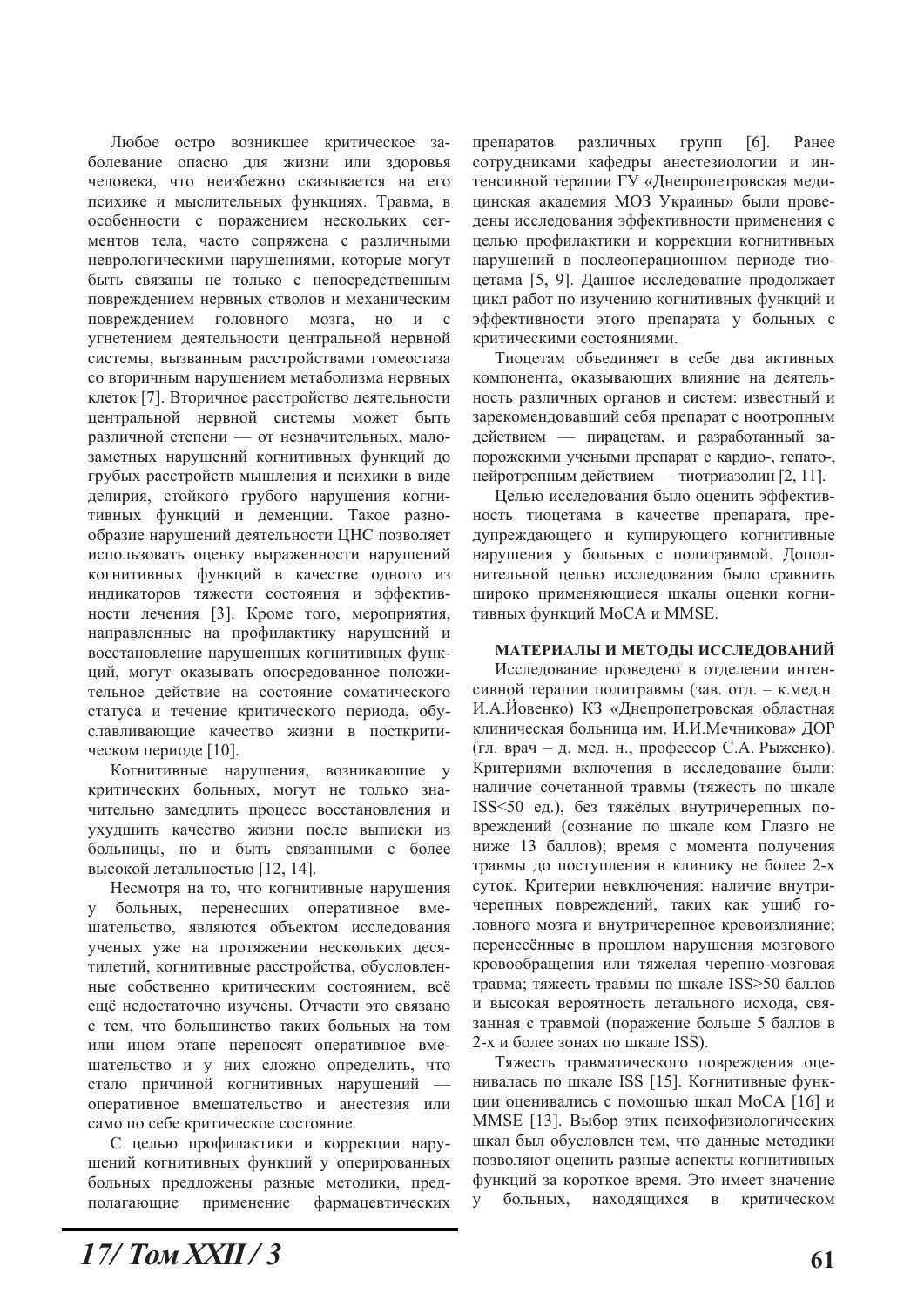состоянии. Поскольку оценить состояние когнитивных функций до момента получения травмы с помощью этих методик не представляется возможным, исследование было дополнено опросником СГО [1]. Дополнительно для выявления ранних признаков посттравматического стрессового расстройства был проведен опрос с использованием шкалы оценки влияния травматического события IES-R с оценкой ответов по системе, предложенной М.Дж.Горовицем [4]. Поскольку в литературных источниках мы не нашли чётких критериев оценки результата опроса с применением этой шкалы, нами, с учётом данных Н.В.Тарабриной [8], была использована следующая градация пациентов по степени выраженности посттравматических стрессовых симптомов:

0-15 баллов - минимальная реакция на crpecc;

16-30 баллов низкая интенсивность реакции на стресс;

31-45 баллов — умеренное психологическое напряжение;

46-60 баллов - выраженное психологическое напряжение;

60 и выше - посттравматическое стрессовое расстройство.

Исследование состояния когнитивных функций у больных с политравмой проводилось на четырех этапах: 1) через сутки после поступления в отделение интенсивной терапии политравмы; 2) при переводе из отделения ИТ в травматологическое отделение; 3) перед выпиской и 4) через 3 месяца после травмы. Состояние когнитивных функций до травмы оценивалось на вторые сутки после поступления в больницу с использованием опросника СГО. Этот же опросник использовался для телефонного опроса через 3 месяца после травмы. Выраженность реакции на травматическое событие оценивалось при переводе из отделения ИТ.

Всего в исследование было включено 50 постралавших, распределенных случайным образом на контрольную (26 пациентов) и основную (24 пациента) группы. Пациенты контрольной группы получали общепринятую интенсивную терапию травматической болезни, включавшую: обезболивание, инфузионно-трансфузионную терапию, фармакологический и хирургический гемостаз, обеспечение адекватного легочного газообмена, системной гемодинамики и микроциркуляции, коррекцию всех систем, обеспечивающих гомеостаз и антибиотикопрофилактику. терапия Интенсивная пациентов основной группы была аналогичной, но дополнительно

они получали тиоцетам. Схема назначения тиоцетама соответствовала разработанной ранее на кафедре анестезиологии и ИТ ГУ «ДМА МЗ Украины» (декларационный патент № 23959/2004) с небольшой модификацией: во время нахождения пациентов в отделении интенсивной терапии они получали тиоцетам по 5 мг в/м 1 раз в сутки, а после перевода в травматологическое отделение переходили на прием тиоцетама per os по 1 табл. 3 раза в день в течение 21 дня.

Полученные данные обрабатывались методами параметрической и непараметрической статистики с использованием табличного процессора программного комплекса LibreOffice.org (версия 5.3.5.1) и статистического онлайн-калькулятора Mann-Whitney U Test Calculator (http://www.socscistatistics.com/tests/mannwhitney).

#### РЕЗУЛЬТАТЫ И ИХ ОБСУЖДЕНИЕ

Средний возраст пострадавших в обеих группах статистически не отличался: в контрольной группе он составил 33,4±3,9 года, в основной группе — 35,0±4,3 года. По тяжести травмы пострадавшие обеих групп также были сопоставимы: 22,4±2,5 балла по шкале ISS в контрольной группе и 23,0±3,2 балла в основной группе (отличия достоверны с р=0,41). По соотношению мужчин и женщин группы были сопоставимы: в основной группе 25% составили женщины, а 75% соответственно — мужчины; в контрольной женщины составили 11,5%, мужчины 88,5% (согласно критерию  $\chi^2$  различия между группами недостоверны: р>0,05).

Исследование уровня когнитивных функций, предшествовавшего травме, проведенное с помощью опросника СГО, не выявило значимых отклонений от нормы ни в одной из обследованных групп. Отмеченные незначительные снижения касались преимущественно памяти и внимания (табл. 1) и статистически не различались между группами (р>0,3).

Продолжительность лечения пострадавших в отделении интенсивной терапии статистически не различалась между группами  $(5,5\pm1,9)$  суток в основной группе против 5,0±0,9 суток в контрольной). Средняя продолжительность госпитализации также статистически не различалась  $(21.8\pm5.4 \text{ cyrok B}$  основной группе против  $26,6 \pm 5,7$  суток в контрольной).

Динамика состояния когнитивных функций в таблице 2 и на рисунках 1 и 2. Для сопоставимости с результатами опросника СЕО на рисунках все результаты были переведены в относительные величины, соответствующие проценту от максимально возможных.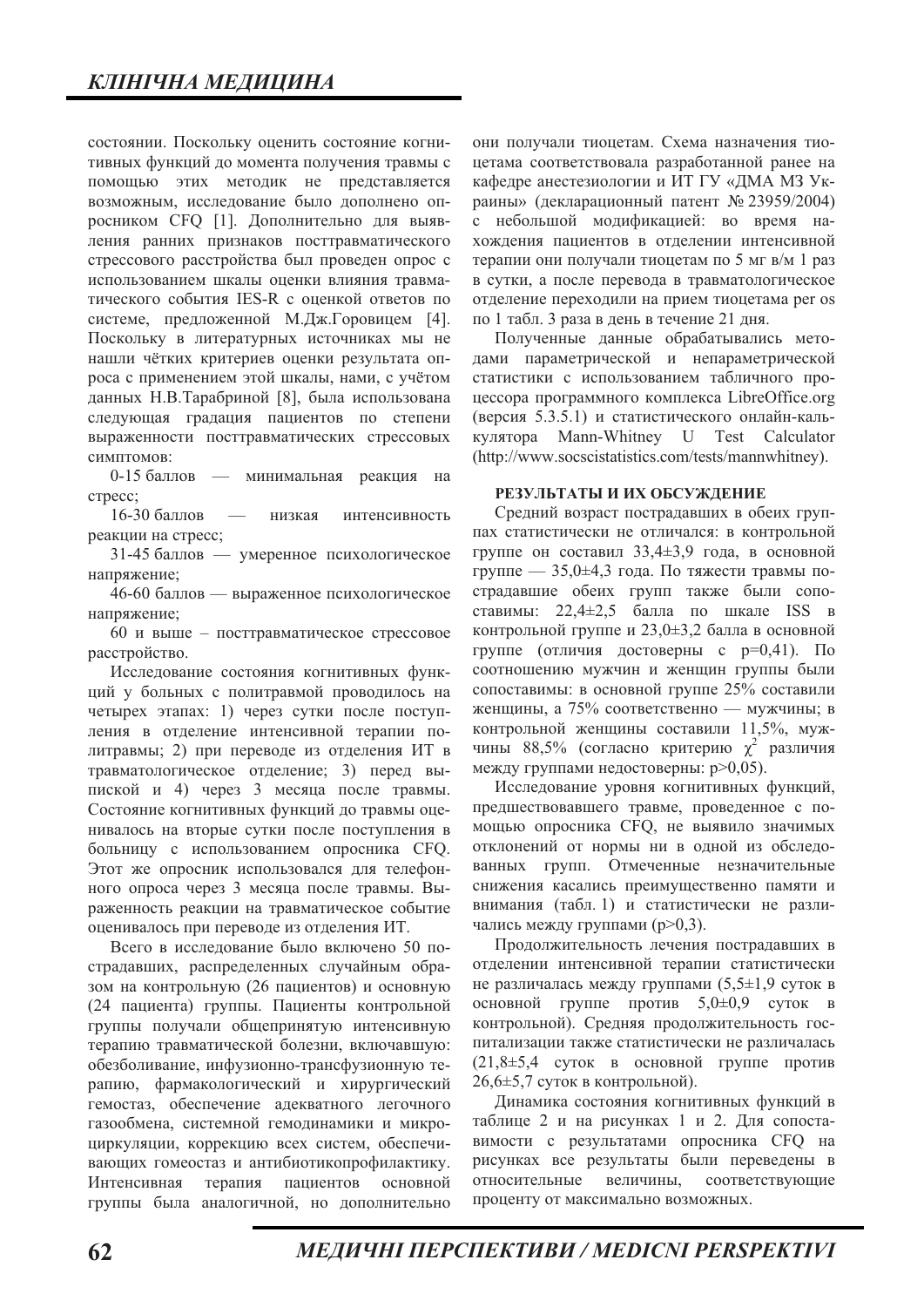#### Субтесты опросника СГО Группы Итоговый балл «Забывчивость», балл «Отвлекаемость», балл «Ложное срабатывание», балл Контрольная  $7.73 \pm 0.21$  $7.88 \pm 0.17$  $7.88 \pm 0.13$  $23.50 \pm 0.44$  $(98.56\%)$  $(97.92\%)$  $(n=26)$  $(96.63\%)$  $(98.56\%)$ Основная  $7.58 \pm 0.26$  $7.79 \pm 0.17$  $7.83 \pm 0.15$  $23.21 \pm 0.44$  $(n=24)$  $(94,79\%)$  $(97, 40\%)$  $(97.92\%)$  $(96,70\%)$

## Состояние когнитивных функций, предшествовавшее травме, у пострадавших обеих групп, по результатам ответов на опросник CFQ (M±m)

Примечание: в скобках указано значение относительно нормы.

Анализ данных исследования когнитивных функций, оцененных с помощью опросника СFQ и шкал MoCA и MMSE, показал, что исходный уровень когнитивных функций в обеих группах был практически равным и не выходил за переделы нормальных значений. На вторые сутки после травмы отмечено существенное угнетение когнитивных функций в обеих группах, но в группе, получавшей тиоцетам, это снижение было несколько менее выраженным, хотя статистически эта разница на данном этапе нелостоверна (снижение была суммарного показателя на 19,22% в контрольной и на 13,29% в основной группе; р>0,05).

На последующих этапах отмечено постепенное повышение показателей шкал в обеих группах, однако в группе, получавшей тиоцетам, восстановление когнитивных функций происходило быстрее, и на этапах перевода из отделения интенсивной терапии и выписки из больницы эта разница была статистически достоверна.

Спустя 3 месяца сохранялось снижение когнитивных функций на уровне, статистически не отличающемся от того, который был во время выписки из больницы. При этом в группе, получавшей тиоцетам, сохранялся статистически более высокий уровень, чем в контрольной (разница между группами достоверна с р<0,001).

Выраженность психологической реакции на травму и на стресс, который сопровождал травму и лечебный процесс, на этапе перевода из отлеления интенсивной терапии оказалась низкой в обеих группах (табл. 3).

Таблица 2

| Группы             | 2 сутки        |                  | Перевод из ОИТП             |                    | Выписка                     |                  |
|--------------------|----------------|------------------|-----------------------------|--------------------|-----------------------------|------------------|
|                    | MoCA           | <b>MMSE</b>      | <b>MoCA</b>                 | <b>MMSE</b>        | <b>MoCA</b>                 | <b>MMSE</b>      |
| Основная (n=24)    | $25,29\pm0.86$ | $26,67 \pm 1,15$ | $26,67 \pm 1,09$            | $28,13^* \pm 0,67$ | $27,29 \pm 0.99$            | $28,21 \pm 0,61$ |
| Контрольная (n=26) | $23,73\pm1,28$ | $25,15\pm1,49$   | $24,35^{\ast\ast} \pm 1,08$ | $25,50***\pm1,08$  | $25,38^{\ast\ast} \pm 0,94$ | $26,23***+0,76$  |

#### Состояние когнитивных функций при использовании шкал MoCA и MMSE (M±m)

Примечания: \* - различия показателей шкал на одном и том же этапе у одной и той же группы достоверны с p<0,05; - различия показателей шкал между группами достоверны с p<0,05; \*\*\* - различия показателей шкал между группами достоверны с p<0,001.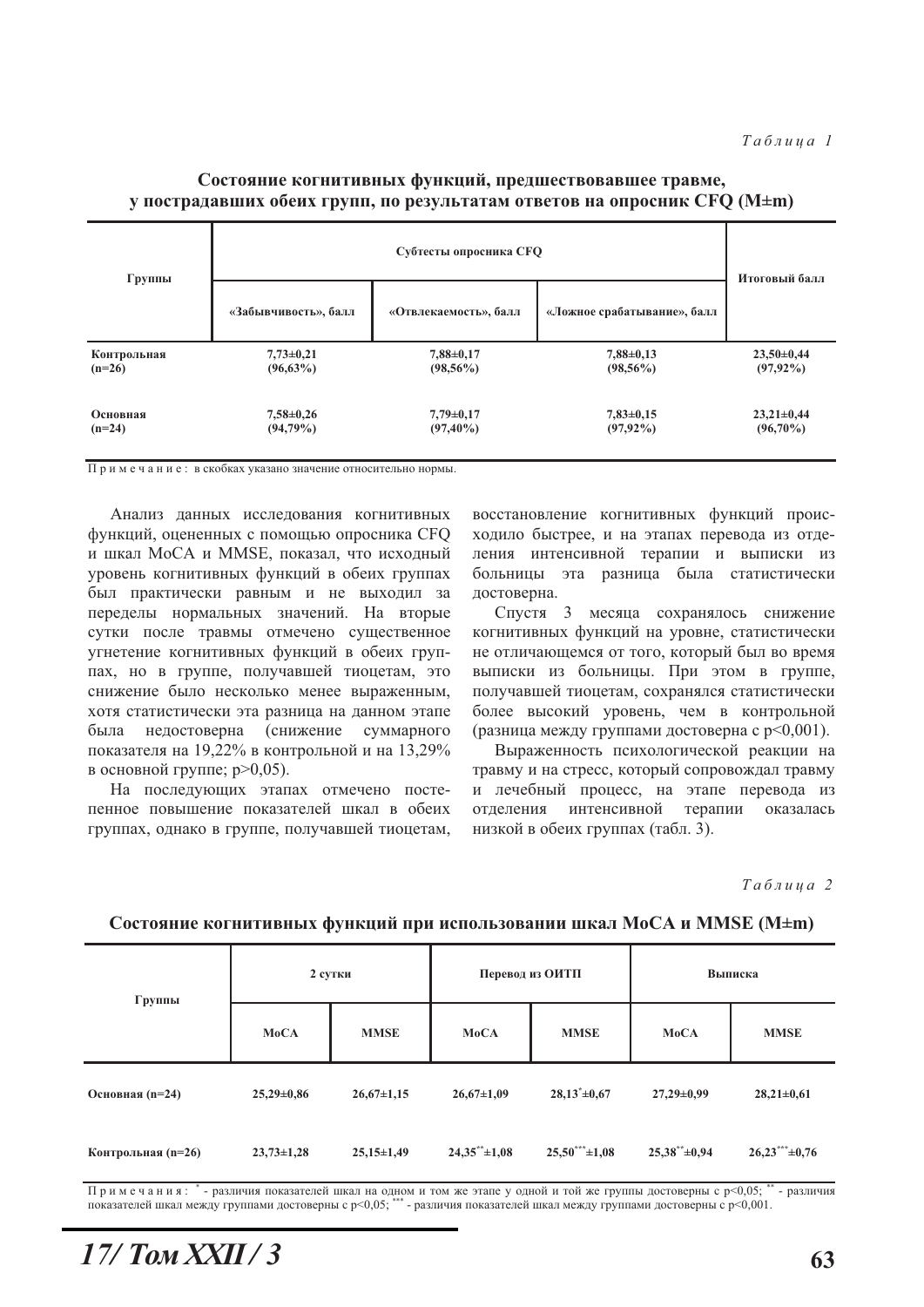

Рис. 1. Когнитивные функции у больных контрольной и основной групп, оцененные с помощью шкалы MMSE



Рис. 2. Когнитивные функции у больных контрольной и основной групп, оцененные с помощью шкалы МоСА

Соотношение числа пострадавших с разной степенью выраженности посттравматических стрессовых симптомов в обеих группах было примерно одинаковым, хотя в основной группе

пострадавших с минимальной реакцией на стресс было больше, но эта разница согласно критерию  $\chi^2$  была статистически недостоверной (рис. 3).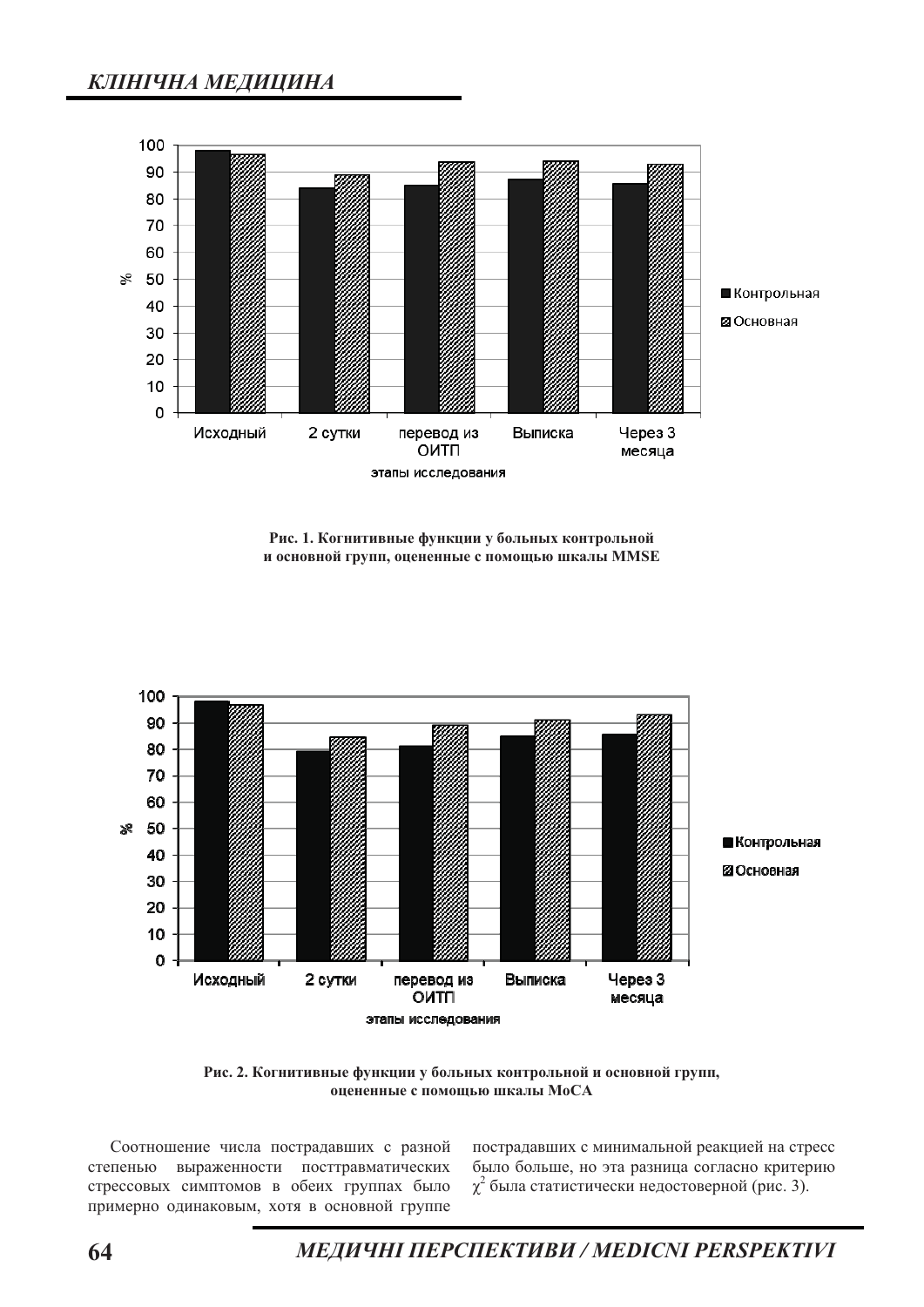## Выраженность посттравматических стрессовых симптомов при переводе из отделения интенсивной терапии (M±m)

| Группа      | Субшкала «вторжение» | Субшкала «избегание» | Субшкала<br>«физиологическая<br>возбудимость» | Суммарное значение |
|-------------|----------------------|----------------------|-----------------------------------------------|--------------------|
| Основная    | $4,08\pm0,39$        | $4,88 \pm 0,46$      | $3,21\pm0,39$                                 | $12,17\pm1,03$     |
| Контрольная | $3,96\pm0,41$        | $4,73 \pm 0,65$      | $3,08\pm0,28$                                 | $11,77\pm1,17$     |

Примечание: разница между группами недостоверна (р>0,05).

Спустя 3 месяца реакция на стресс в обеих группах усилилась, при этом первоначальная разница с превышением в основной группе сменилась превышением в контрольной (суммарный показатель в основной группе увеличился на 15,8%, в то время как в контрольной на 25,2%) (табл. 4).



Рис. 3. Распределение пострадавших по степени выраженности посттравматических стрессовых симптомов при переводе из отделения политравмы

Усиление реакции на стресс в основной группе произошло в основном за счет показателей субшкалы «вторжение», а в контрольной группе за счет всех субшкал. При отсутствии статистической достоверности разницы между группами, соотношение числа пострадавших с минимальной и числа пострадавших с низкой реакцией на стресс между группами существенно отличались (согласно критерию  $\chi^2$  различия достоверны с р $\leq$ 0,05) (рис. 4).

Таблица 4

### Выраженность посттравматических стрессовых симптомов через 3 месяца после травмы (M±m)

| Группа      | Субшкала «вторжение» | Субшкала «избегание» | Субшкала<br>«физиологическая<br>возбудимость» | Суммарное значение |
|-------------|----------------------|----------------------|-----------------------------------------------|--------------------|
| Основная    | $5,17\pm0,37$        | $5,33\pm0,40$        | $3,58\pm0,29$                                 | $14,08\pm0,85$     |
| Контрольная | $5,04\pm0,40$        | $5,92\pm0,52$        | $3,77\pm0,48$                                 | $14,73 \pm 1,22$   |

Примечание: разница между группами недостоверна (р>0,05).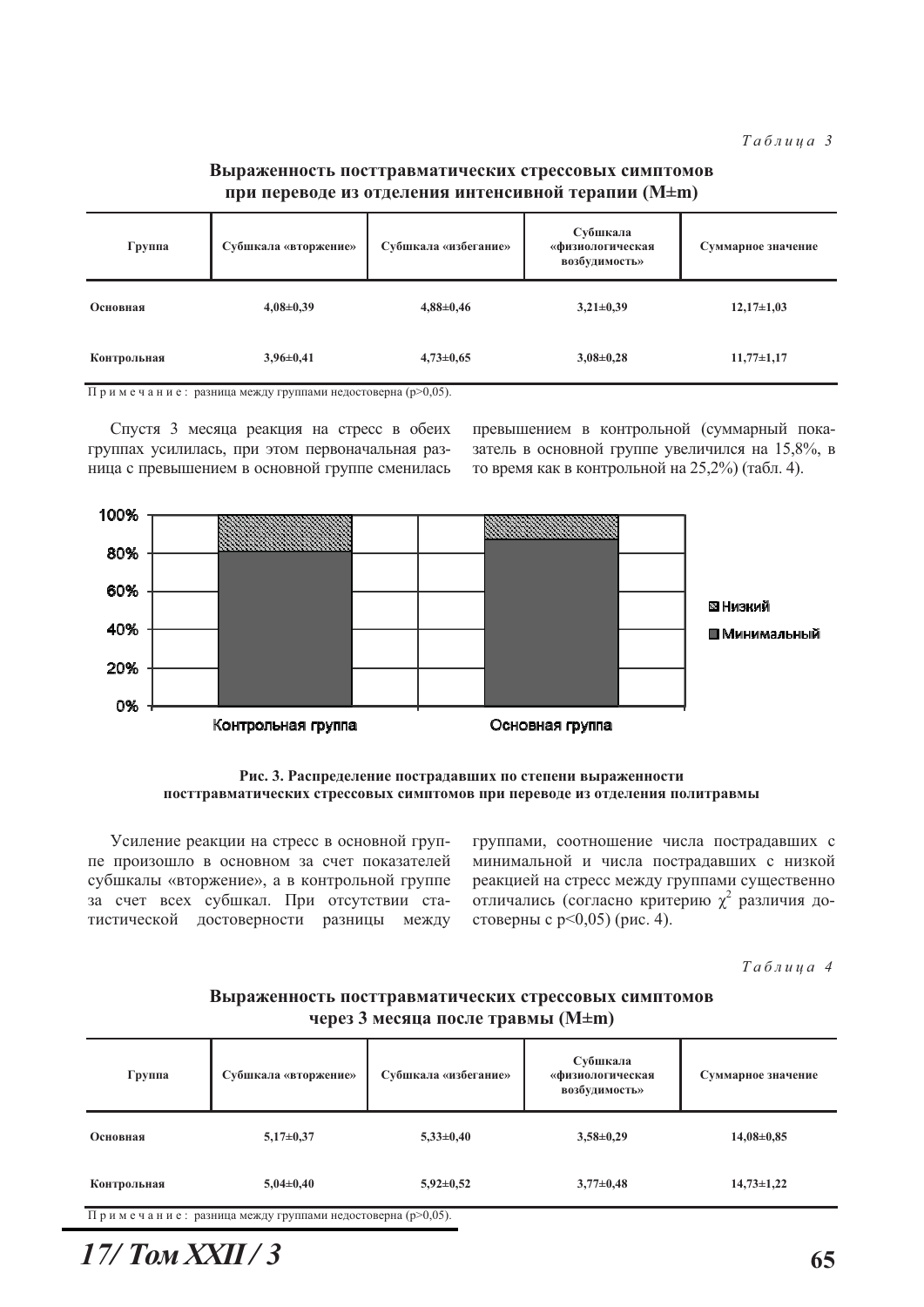

Рис. 4. Соотношение выраженности реакции на стресс через 3 месяца после травмы

Исходный уровень когнитивных функций в обеих группах был в пределах возрастной нормы, что позволяет возникшие в результате травмы отклонения ассоциировать именно с травматическим событием, с обусловленной им тяжестью соматического состояния и с течением посттравматического периода.

Травма оказывает существенное влияние на состояние когнитивных функций, снижая их относительно исходного состояния более чем на 10%, что соответствует понятию когнитивной дисфункции. Однако на вторые сутки в группе с применением тиоцетама - комбинированного препарата с ноотропным и мультиорганопротекторным действием снижение когнитивных функций было менее выраженным, а на последующих этапах восстановление шло быстрее и в отличие от контрольной группы через 3 месяца когнитивные функции почти достигали исходного уровня.

За счет профилактики и коррекции нарушений когнитивных функций тиоцетам оказал существенное влияние и на развитие посттравматических стрессовых нарушений, что проявилось в значительно меньшем числе больных, у которых выраженность посттравматического стресса через 3 месяца усилилась с минимальной до низкой (всего 2 человека из 24, в то время как в контрольной 8 из 26).

Сравнение шкал оценки когнитивных функций показало, что шкала МоСА в обеих группах давала более низкие показатели, чем шкала MMSE, что может быть расценено как показатель большей точности, однако различия между группами были статистически более достоверны по шкале MMSE, что может говорить об обратном. Такие различия, при общей схожести шкал, могут быть связаны с индивидуальными особенностями обследуемых. Так, например, у некоторых людей вызывает затруднение обратный счет, который есть в обеих шкалах (последовательное вычитание по 7 от 100), но они легко произносят слово «земля» по буквам в обратном направлении, что может быть использовано в шкале MMSE в качестве альтернативы обратному счету, но такая замена не предусмотрена в шкале МоСА. Учитывая это, можно считать значения, полученные с помощью шкалы MMSE, более точными, что позволяет рекомендовать для использования именно эту шкалу.

#### ВЫВОДЫ

1. Политравма с первых суток вызывает снижение когнитивных функций, которое может достигать уровня выраженных когнитивных дисфункций и сохраняться в течение как минимум 3 месяцев.

2. При использовании шкалы МоСА отмечено более выраженное снижение когнитивных функций, чем при использовании шкалы MMSE, но это может быть связано с разными типами мышления обследуемых.

3. Применение тиоцетама существенно улучшает состояние когнитивных функций у больных с политравмой уже со вторых суток и на протяжении всего периода лечения.

4. Реакция на связанный с травмой стресс на этапе нахождения в стационаре не превышала уровня нормальной стрессовой реакции, усиливаясь со временем, однако спустя 3 месяца в основной группе отмечался менее выраженный её рост, чем в контрольной. Это позволяет предположить наличие положительного эффекта тиоцетама на посттравматическую стрессовую реакцию, связанного с улучшением когнитивных функций.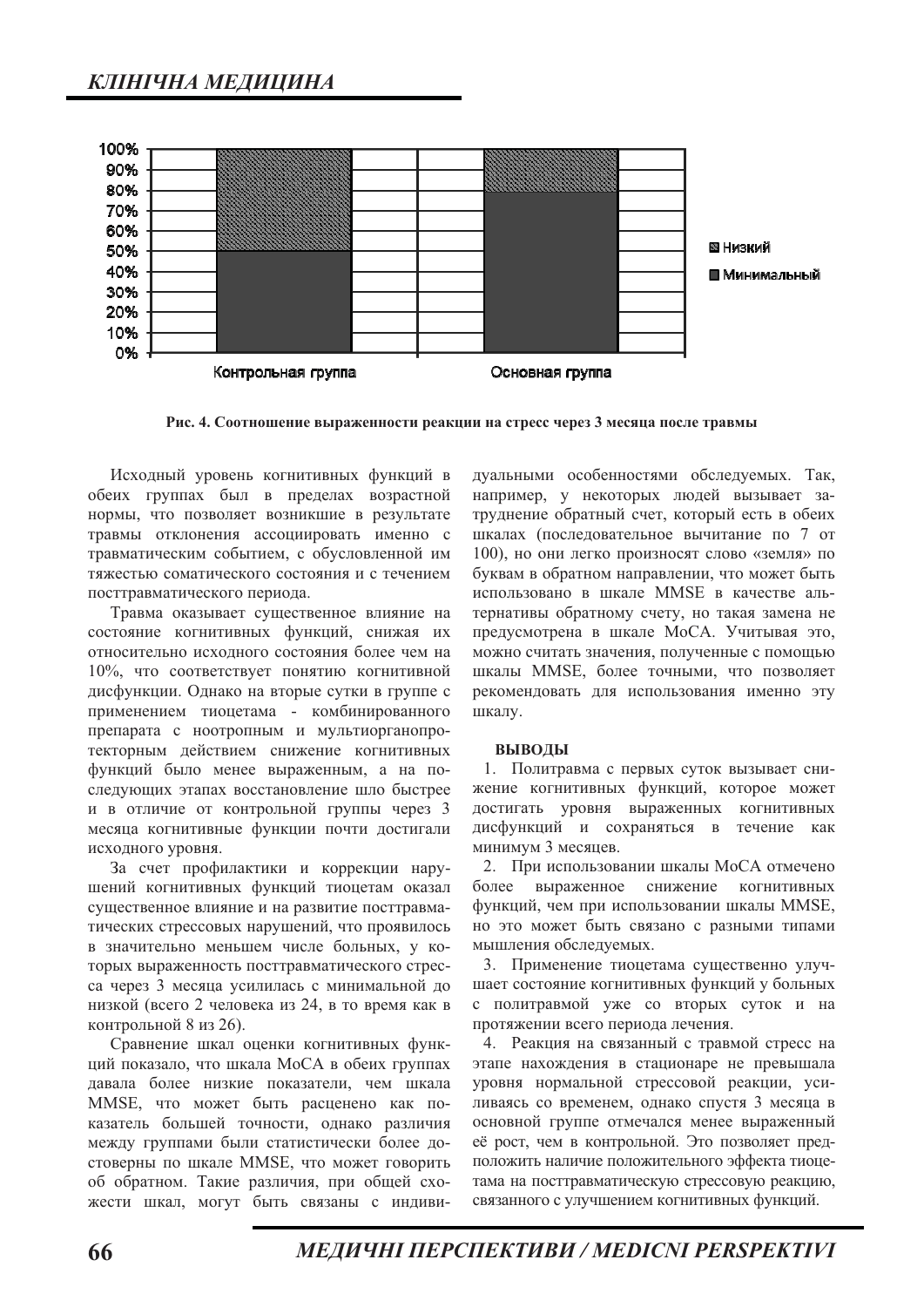## СПИСОК ЛИТЕРАТУРЫ

1. Волков А.О. Как оценить когнитивные функции перед кесаревым сечением? / А.О. Волков, Е.Н. Клигуненко, И.А. Ветошка // Современные проблемы науки и образования. - 2014. - № 3; URL: https://science-education.ru/ru/article/view?id=13474 (дата обращения: 26.04.2017).

2. Козловский В.И. Новый цитопротектор тиотриазолин / В.И. Козловский, Н.Ю. Коневалова, С.П. Козловская // Вестник фармации. - 2007.  $\mathbb{N}^{\circ}$  4 (38). – C. 55-59. URL: http://elib.vsmu.by/bitstream/123/7101/1/vf\_2007\_4\_55-59.pdf

3. Криштафор А.А. Когнитивные нарушения, обусловленные критическими состояниями, как проявление церебральной недостаточности / А.А. Криштафор // МНС. - 2015. - № 2 (65). URL: http://cyberleninka.ru/article/n/kognitivnye-narusheniya-obuslovlennye-kriticheskimi-sostoyaniyami-kak-proyavlenie-tserebralnoy-nedostatochnosti (дата обращения: 23.07.2017).

4. Мельницкая Т.Б. Шкала оценки влияния травматического события (IES-R) применительно к радиационному фактору [Электронный ресурс] / Т.Б. Мельницкая, А.В. Хавыло, Т.В. Белых // Психологические исследования: электронный научный журнал. - 2011. - № 5 (19). URL: http://psystudy.ru/index.php/num/2011n5-19/546-melnitskaya-et-al-19.html (дата обращения: 16.07.2017). 0421100116/0057.

5. Послеоперационные когнитивные pacстройства как осложнение общей анестезии. Значение ранней фрмакологической нейропротекции / Л.В. Усенко, А.А. Криштафор, И.С. Полинчук, А.Г. Тютюнник [и др.] // Медицина неотложных состояний. - 2015. -№ 2 (65). URL: http://cyberleninka.ru/article/n/posleoperatsionnye-kognitivnye-rasstroystva-kak-oslozhnenie-obschey-anestezii-znachenie-ranney-farmakologicheskoyneyroprotektsii (дата обращения: 06.08.2017).

6. Профилактика и коррекция послеоперационных когнитивных дисфункций у больных пожилого возраста (методические рекомендации) / Л.В. Усенко, Ш.Э. Ризк, А.А. Криштафор, Г.С. Канюка [и др.] // Междунар. неврол. журнал. - 2008. - № 3 (19). - $C.99-110.$ 

7. Румянцева С.А. Неврологические расстройства при синдроме полиорганной недостаточности / С.А.Румянцева // Нервные болезни. - 2003. - № 2. URL: http://cyberleninka.ru/article/n/nevrologicheskierasstrovstva-pri-sindrome-poliorgannov-nedostatochnosti (дата обращения: 29.03.2017).

8. Тарабрина Н.В. Практикум по психологии посттравматического стресса / Н.В. Тарабрина. -СПб.: Питер, 2001. - 272 с.

9. Усенко Л.В. Послеоперационная когнитивная дисфункция как анестезиологическая проблема и пути ее решения / Л.В. Усенко, Э.Ш. Ризк, А.А. Криштафор // Біль, знеболювання і інтенсив. терапія. -2008. - №4. - С.14-20.

10. Фаршатов Р.С. Качество жизни реанимационных больных как один из важнейших показателей эффективности интенсивной терапии / Р.С. Фаршатов, Р.Н. Кильдебекова // Медицина. - 2016. - № 2. - С. 23-31.

11. Церебропротективные эффекты антиоксидантов при нейродеструктивных нарушениях, обусловленных токсическим действием кислородных радикалов / В.В. Дунаев, Ю.И. Губский, И.Ф. Беленичев [и др.] // Современные проблемы токсикологии. - $2004. - N<sub>2</sub> 1. - C. 7-14.$ 

12. Beth Skwarecki. Delirium in ICU Patients Linked to Mortality, Longer Stays / Beth Skwarecki // Medscape. - Jun 04, 2015. URL: http://www.medscape.com/viewarticle/845901.

13. Does This Patient Have Dementia? T. Holsinger, J. Deveau, M. Boustani, J.W. Williams // JAMA. - 2007. - Vol. 297, N 21. - P. 2391-2404. doi:10.1001/jama.297.21.2391.

14. Outcome of delirium in critically ill patients: systematic review and meta-analysis / J.I.F. Salluh, H. Wang, E.B. Schneider, N. Nagaraia, [et al.] // BMJ. -2015. - Vol. 350. doi: https://doi.org/10.1136/bmj.h2538 (Published 03 June 2015).

15. The Injury Severity Score: a method for describing patients with multiple injuries and evaluating emergency care / S. Baker, B.O. 'Niell, W. Haddon, W. Long // J. Trauma.  $-1974. - N$  14.  $- P$ . 187-196.

16. The Montreal Cognitive Assessment, MoCA: A Brief Screening Tool For Mild Cognitive Impairment / Z.S. Nasreddine, N.A. Phillips, V. Bedirian, S. Charbonneau [et al.] // J. Am. Geriatrics Society.  $- 2005$ .  $-$  Vol. 53, N 4. - P. 695-699. doi: 10.1111/j.1532-5415.2005.53221.x

## **REFERENCES**

1. Volkov AO, Kligunenko EN, Vetoshka IA [How to assess cognitive function before caesarean section?]. Sovremennyje problemy nauki i obrazovanija. 2014;3. Available from: https://science-education.ru/ru/article/view?id=13474. Russian.

2. Kozlovskiy VI, Konevalova NYu, Kozlovskaja SP. [The new cytoprotector tiotriazolin]. Vestnik farmacii. 2007;4(38);55-59. Available from: http://elib.vsmu.by/bitstream/123/7101/1/vf 2007 4 55-59.pdf. Russian.

3. Krishtafor AA. [Cognitive impairment due to critical conditions, as a manifestation of cerebral insufficiency]. Medycina nevidkladnyh staniv. 2015;2(65). Available from: http://cyberleninka.ru/article/n/kognitivnye-narusheniya-obuslovlennye-kriticheskimisostoyaniyami-kak-proyavlenie-tserebralnoy-

nedostatochnosti. Russian.

4. Melnickaja TB, Havylo AV, Belyh TV. [Scale of the impact of the traumatic event (IES-R) as applied to the radiation factor]. Psihologicheskie issledovanija: